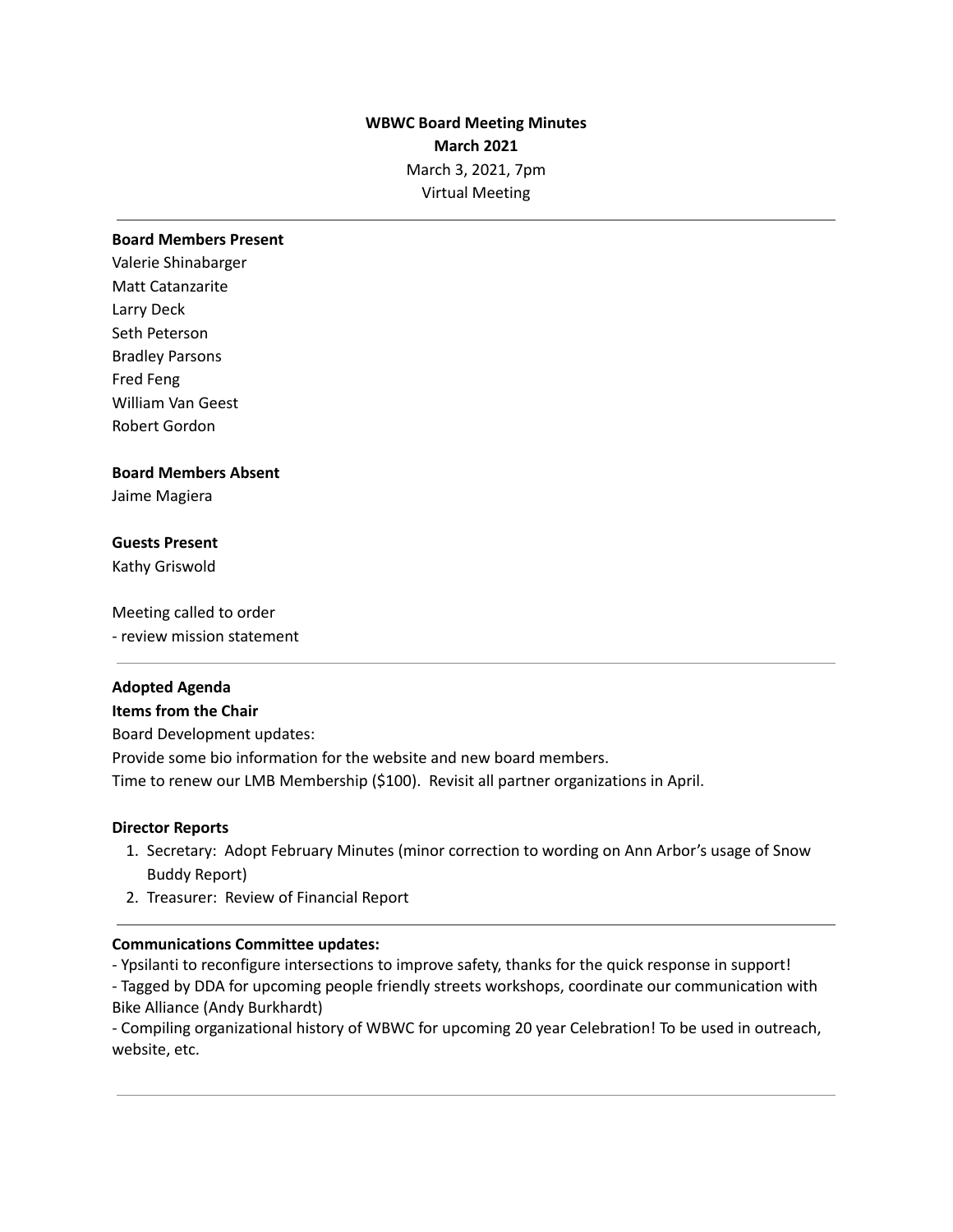### **Volunteer Recruitment Committee updates:**

- Volunteer opportunity calendar underway
- Compiling list of potential volunteers based on past correspondence
- Connecting Ken Clark (bike Parking) with the appropriate channels is under way, thanks Larry. Letter of justification for proposing bike parking improvements, preemptive question answering

- Action Item - report on the the expanding list of volunteers solicited through the website

- Tap into University student potential as a reciprocal partnership though volunteership/internship experience

# **Healthy Streets Committee updates**

City council has committed to a better rollout of the 2021 program per 2020 criticisms. (Kathy Griswold) Alternative options to avoid the construction zone, planters, etc. Does implementation hang on budgeting and unanimous support? Include a push for 20mph neighborhood speeds, need for safer residential areas (20 is [plenty](https://www.20splenty.org/)).

### **Packard Bikeway Committee updates**

Met with WCRC Managing Director during an AMA session - some back and forth surrounding issues of different configurations and expenses. Packard is really the primary corridor for safer non-motorized travel between Ypsi and Ann Arbor of the 3 options all over 45mph (Packard, Ellsworth, Washtenaw). Exploring right-of-way ownership, sidewalks ownership, easement use etc. Explore policies regarding responsibility for safety of road users within these easements. Pressure to follow complete streets guidelines, as supported.

### **Outreach Committee updates**

Still exploring our objectives, possible rebranding in conjunction with the 20th anniversary. Additional Volunteer opportunity for someone with graphic design experience etc.

# **WBWC comments on draft Ann Arbor Transportation Plan**

Support the final draft of recommendations and move to submit them to the city.

# **Ann Arbor sidewalk snow removal**

Would be ideal to approach sidewalk clearing in a similar way as roads where the trunk lines are cleared first. City's proposal may include DDA funding the clearing of downtown crosswalks/ramps. Ancillary issues that are brought forth during snow storms include bus stops, and primarily what happens after a plow truck moves through an area and leaves mounds in public space (bike lanes/sidewalks) making it impassable. Would be interested in seeing a comparison of the expense put towards clearing roads vs clearing sidewalks (salt included).

### **Meeting Updates:**

The A2Zero plan has not yet given proportional attention to transportation related emissions.

### **New Business:**

Upcoming DDA People Friendly Streets [workshops](https://www.peoplefriendlystreets.org/new-projects/)